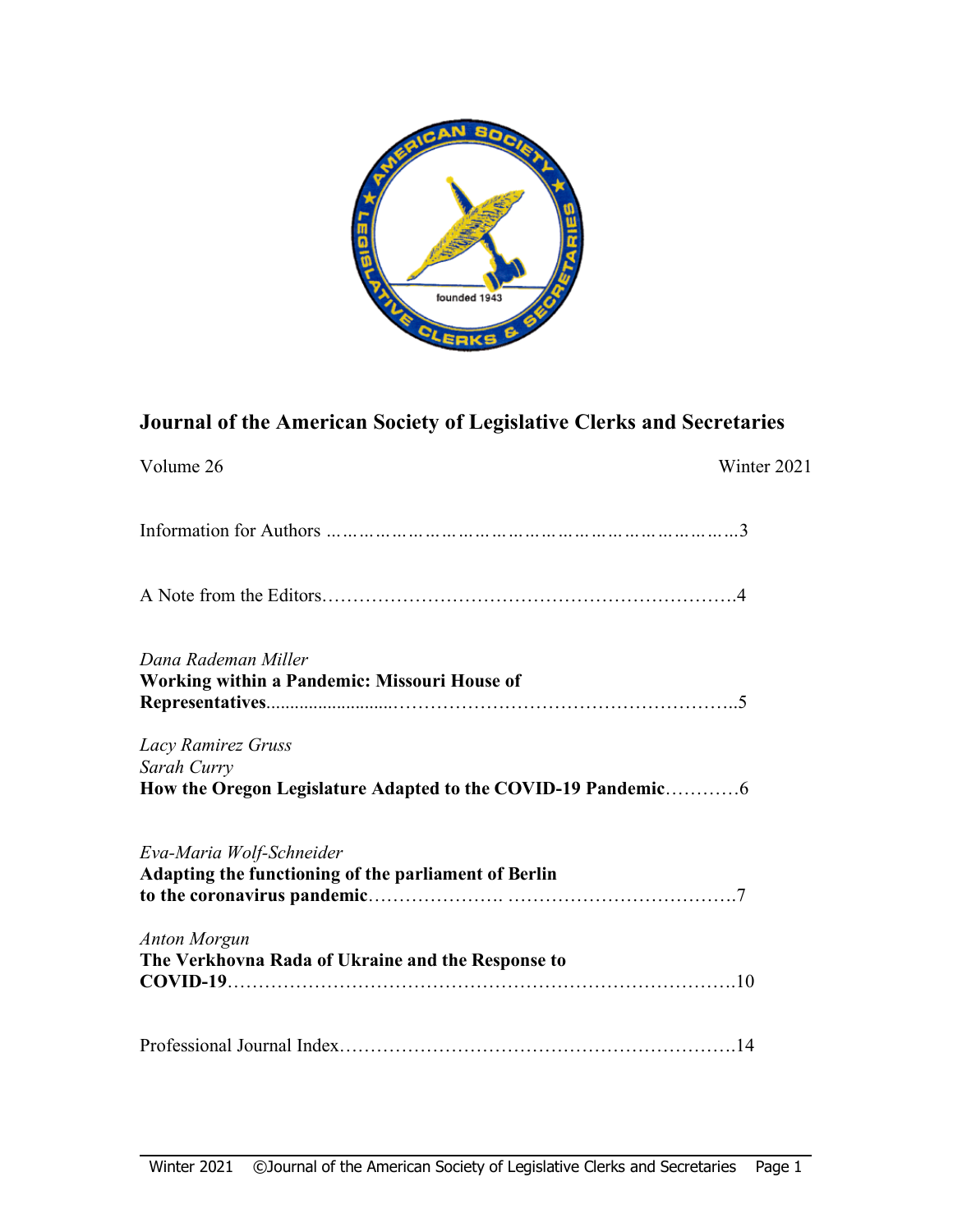#### **Journal of the American Society of Legislative Clerks and Secretaries**

#### **2020-2021 Committee**

| Chair: | Bernadette McNulty, CA Senate           |
|--------|-----------------------------------------|
|        | Chief Assistant Secretary of the Senate |

Vice Chair: Morgan Speer, CO Calendar Clerk

| ex officioJay Braxton (VA) |
|----------------------------|
|                            |

#### **Members**

Morgan Barton (MO) Jeffrey Beighley (WI) Felisha Brown (MS) Melissa Bybee-Fields (KY) Joy Engelby (MO) Erin Gillitzer (WI) Misty Greene (NC) Kay Inabnet (WI) Tamitha Jackson (AR) Anne Landgrebe (WVA) Hobie Lehman (VA) Mandi McGowan (OR) Lacy Ramirez (OR) Timothy Sekerak (OR) Donna Schulte (MO) Zach Twilla (CA) Heshani Wijemanne (CA) Jeanine Wittenberg (NV) Francisca Zabala (CA)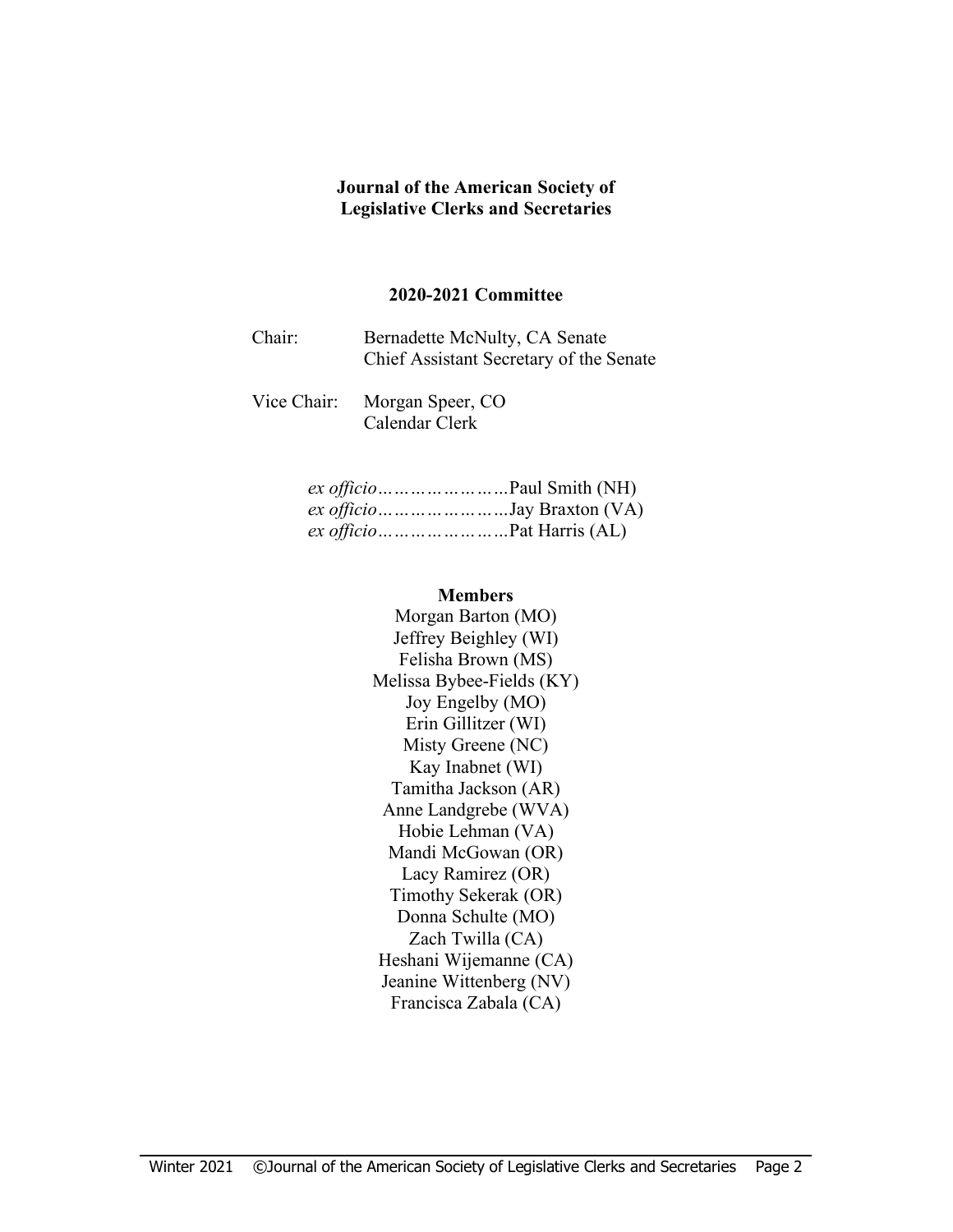#### **INFORMATION FOR AUTHORS**

The editors of the *Journal of the American Society of Legislative Clerks and Secretaries* welcomes manuscripts which would be of interest to our members and legislative staff, including topics such as parliamentary procedures, precedent, management, and technology. Articles must be of a general interest to the overall membership.

Contributions will be accepted for consideration from members of the American Society of Legislative Clerks and Secretaries, members of other National Conference of State Legislatures staff sections, and professionals in related fields.

All articles submitted for consideration will undergo a review process. When the Editorial Board has reviewed a manuscript, the author(s) will be notified of acceptance, rejection or need for revision of work.

#### **STYLE AND FORMAT**

Articles should follow a format consistent with professional work, whether it is in the style of the Chicago Manual, the MLA, or APA. Articles should be submitted in MS Word, single spaced with normal margins.

All references should be numbered as footnotes in the order in which they are cited within the text. Accuracy of the content and correct citation is expected of the author. Specialized jargon should be avoided as readers will skip material they do not understand. Charts or graphics which may assist readers in better understanding the article's content are encouraged for inclusion.

#### **SUBMISSION OF ARTICLES**

Articles for the 2022 Journal should be submitted electronically, not later than September 1, to the Chair:

Heshani Wijemanne Heshani.Wijemanne@sen.ca.gov

Inquiries from readers and potential authors are encouraged. You may contact the Chair by telephone at (916) 651-4171 or by email at Heshani.Wijemanne@sen.ca.gov.

Letters to the editor are welcomed and may be published at the conclusion of the journal to provide a forum for discussion.



The *Journal of the American Society of Legislative Clerks and Secretaries* (ISSN 1084-5437) consists of copyrighted and non-copyrighted material. Manuscripts accepted for publication become the property of ASLCS, all rights reserved. Reproduction in whole or part without written permission is strictly prohibited.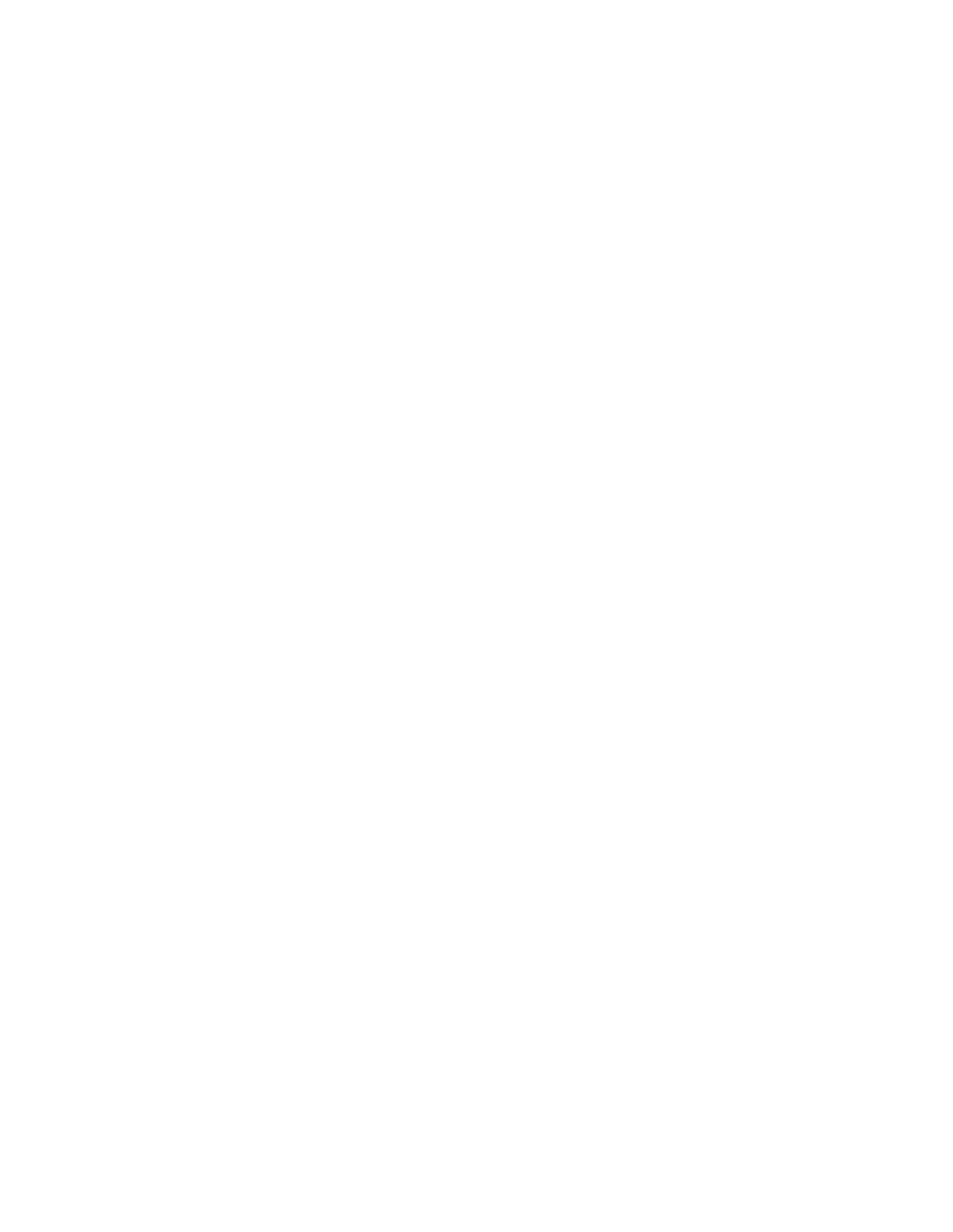## (YD0DULD:ROI6FKQLGHU

### **Adapting the functioning of the parliament of Berlin to the coronavirus pandemic**

*Eva-Maria Wolf-Schneider, Adviser at the Berlin House of Representatives*

The pandemic brought big challenges and sweeping changes to parliamentary procedures as well as to the parliament as a workplace. Some were temporary, some are here to stay. From the start of the pandemic, the then President of the House of Representatives of Berlin, Mr. Ralf Wieland, set the goal that the parliament must remain capable of acting. In times of crisis, parliaments are of particular importance. On the one hand the government needs sup-port for specific measures (such as funding instruments to address the effects of the COVID-19 crisis), on the other hand it is important in a democracy, that the work of the government is scrutinised by the parliament. At the same time, the protection and safety of the Members of the House of Representatives and its staff are paramount.

Every German federal state has its own constitution. Some constitutions include emergency provisions designed to preserve the ability to act during times of crisis, others don't. There was no such article in Berlin's constitution. After many months of deliberation, the parlia-ment of Berlin passed a constitutional amendment in December 2020 allowing for the crea-tion of an emergency parliament, which only requires a quorum of one quarter of its mem-bers, if specific conditions are met. This option comes with many restrictions (e.g. it does not include the election of the Governing Mayor and the members of the State Constitutional Court) and precautions (e.g. a majority of 4/5 members of the parliament or a decision by the Council of Elders is required to trigger the emergency parliament), which are supposed to prevent the misuse of the emergency operation. The constitutional amendment was also time limited and expired on the 4th November 2021. Four of the five parties in the parliament voted in favour, thereby attaining a two-thirds majority, which is required for constitutional changes.

There have been additional changes to the parliamentary procedures. While remote partici-pation for plenary meetings continued to be impermissible due to constitutional concerns, a voluntary agreement between the political groups was forged to accommodate issues arising from the coronavirus pandemic. A pairing system was put in place to reduce the number of members who were present in the plenary room at the same time. The constitution sets the quorum for plenary sessions at 50% plus 1 (81). How many members per political group were able to be in the plenary room was decided according to the d'Hondt method, a mechanism to determine a proportional distribution of seats. Due to constitutional requirements (quorum) the voluntary agreement between the political groups was designed to ensure a minimum participation of 50 % plus one (81) member. Depending on the state of the pandemic the participation could also be higher. Currently the House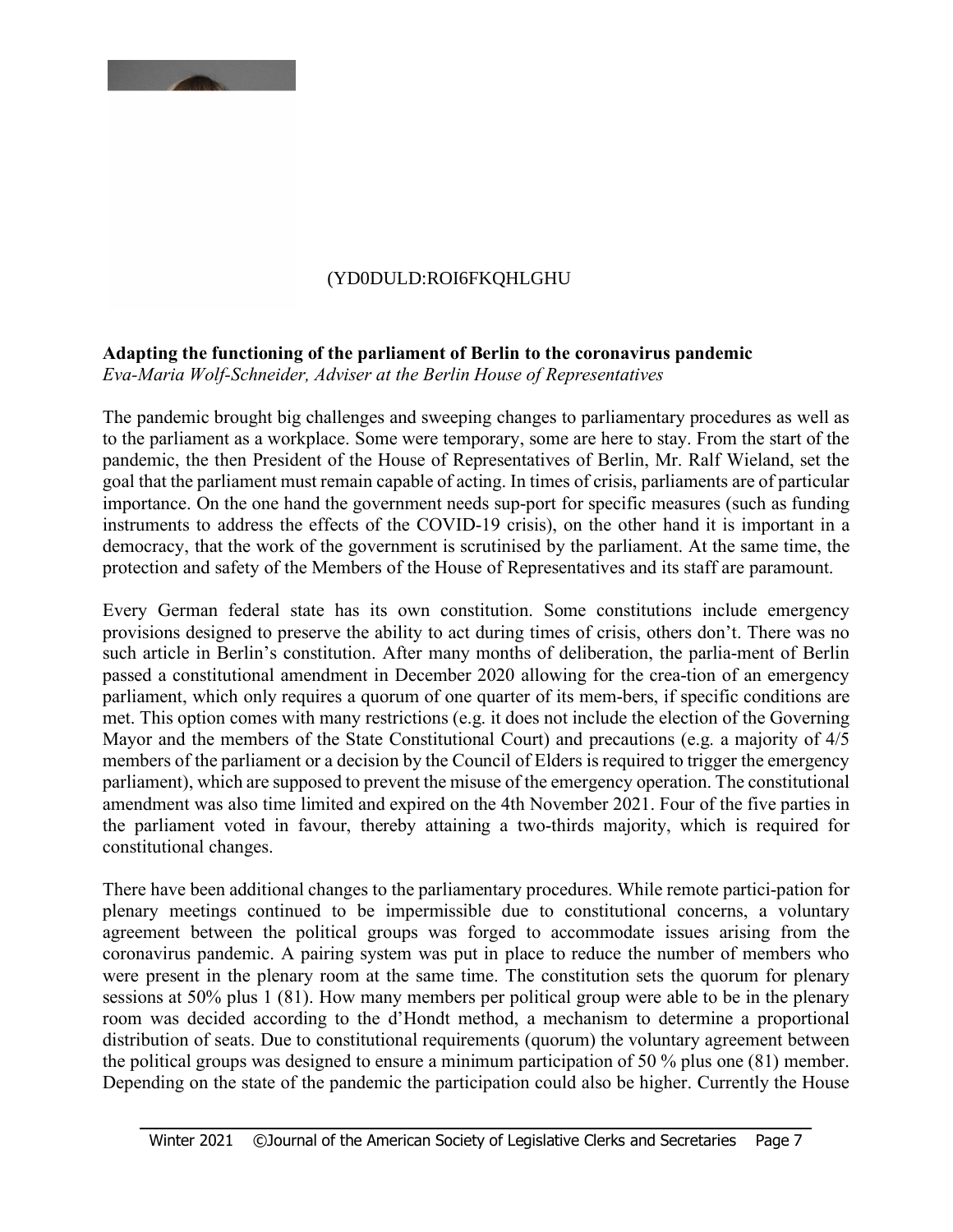of Representatives of Berlin is back to its normal mode of operation with regards to plenary attendance of members but has kept various safety measures in place.

A temporary, partial relocation was considered at some point but in the end it was possible to ensure the safety of the members and staff during the plenary sessions by remodelling the plenary seating in accordance with distance requirements. The tables were separated from each other to ensure a minimum distance of 1.5 meters between each member. Furthermore, additional entrances and exits to the chamber were opened.

The committees facilitated digital participation of the members. As laid out in the rules of procedure, a minimum of 50% plus one member had to be present in the meeting room to ensure that the quorum is met, but the remaining members were allowed to participate online. The digitally participating members were allowed to speak but not to vote. How many members from each political group were allowed into the meeting room was decided by the d'Hondt formula to ensure proportionality in accordance with the voluntary agreement between the groups. Furthermore, the meeting rooms are equipped with perspex discs. The committee meetings are streamed live on the internet, an innovation which was introduced as a reaction to the pandemic. Although plenary meetings have been broadcasted live previous to this.

Further measures have been taken to ensure the safety of members and staff and implement the wider COVID-19 legislation. There is a mask mandate in the building. Exceptions apply if the concerned person is sitting on his/her seat, which is more than 1.5 meters away from the next person. Additionally, speakers are allowed to take off their masks during parliamentary sittings.

Additional hygiene measures were taken, such as disinfecting the microphone and lectern after each speaker. An important measure is the proper ventilation of meeting rooms and offices. Meetings are paused for regular airing breaks. In some rooms air purifiers were installed.

A new body was formed to advise the President of the House of Representatives of Berlin on measures related to the pandemic. The crisis unit consists of the President and the Vice-Presidents of the parliament, the Parliamentary Secretaries of each political group and the Secretary-General of the parliament.

According to the applicable COVID-19 legislation, employers are obligated to offer their employees free SARS-CoV-2 rapid tests at least twice a week. Therefore, voluntary tests are offered to staff and members. For certain professional groups the tests were temporarily compulsory in line with the wider COVID-19 legislation because they had direct contact with the public. Recently, a new law to fight the coronavirus pandemic was introduced in Ger-many, obliging employers and employees, who enter the workplace, to show proof of vaccination, recovery or present an up-to-date negative coronavirus test.

To ensure the safety of the staff, more flexible working from home provisions were intro-duced. In accordance with the decision of the federal and state governments, epidemiologi-cally relevant contacts at work were reduced as far as possible, if the activities permitted it. At times, staffing was in principle limited to one person per office. During other times, operations returned to normal, albeit with safety precautions such as PPE, distancing, ventilation concepts, free rapid COVID-19 tests,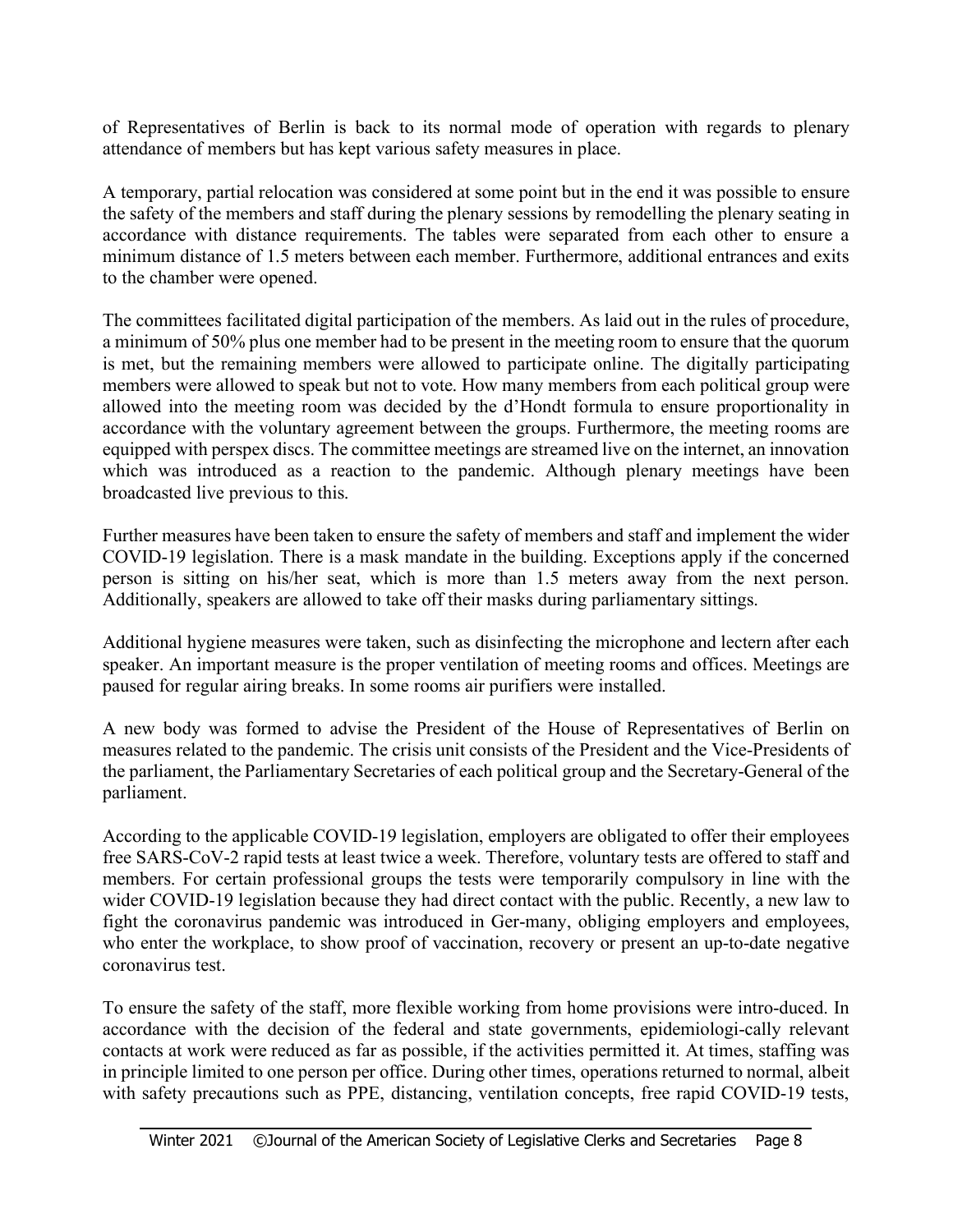disinfectants and plastic cutting discs etc. still in place. As a result of the experience during the coronavirus pandemic, the eligibility for remote work provisions was extended.

Throughout most of the pandemic, the physical access of the public to the parliament build-ing was restricted. Events and guided tours of the parliament were banned for a while. The possibility to attend plenary and committee meetings in person as an observer was restricted intermittently. Instead, livestreams of the meetings were provided.

Some measures remained throughout the whole coronavirus pandemic and are still in place. Others were changed in accordance with the changing wider COVID-19 legislation and depending on the SARS-CoV-2 infection rate. Since all German state parliaments are facing similar issues, it is very helpful to exchange best practices and information among each other.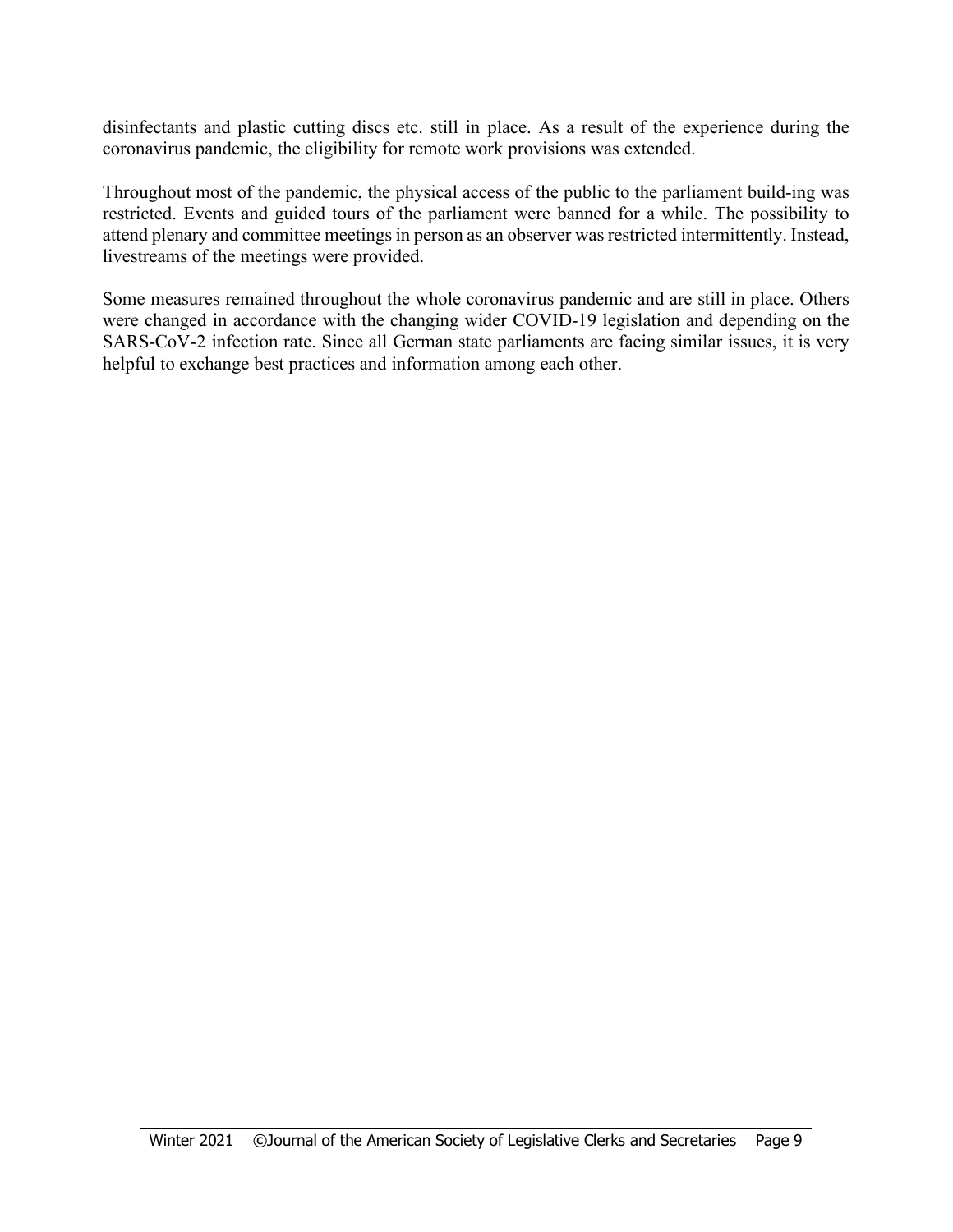

Anton Morgun

### **The Verkhovna Rada of Ukraine and the Response to COVID-19**

Written By: Anton Morgun, Chief Consultant of the secretariat of the Verkhovna Rada

In response to your request for an article on the experience of the legislative bodies of foreign countries during a pandemic, I willingly share the experience of the Verkhovna Rada of Ukraine during these difficult times for the world.

#### *1) On the availability of the Rules of Procedure of the Verkhovna Rada of Ukraine (hereinafter, "Rules of Procedure") capabilities that would allow to deviate from standard procedures in case of unforeseen circumstances.*

The only way to deviate from the procedures specified in the Rules of Procedure is the provisions of Article 50, which permits the Verkhovna Rada of Ukraine to adopt a decision on a single rejection (ad hoc) of the procedures provided for by the Rules of Procedure. Such a decision is taken without discussion by voting, which is held after the introduction of the relevant proposal and entered into the minutes of the plenary meeting of the Verkhovna Rada of Ukraine.

The adoption of a decision on a one-time deviation (ad hoc) from the procedures provided for by the Rules of Procedure is not allowed if such a procedure, a one-time deviation (ad hoc) from which it is proposed, is stipulated by the requirements of the Constitution of Ukraine or the law.

On issues of legislative procedure, the adoption of a decision on a one-time deviation (ad hoc) from the procedures provided for by the Rules of Procedure is allowed only in relation to postponement of consideration of draft laws, extension or reduction of the time frame for introducing alternative draft laws, proposals and amendments to draft laws, reduction of the time frame for submitting draft laws to people's deputies of Ukraine, and deadlines for consideration of bills in committees.

#### *2) On amendments to the Rules of Procedure and other legislative acts in connection with the epidemic, in particular, on telecommuting and voting practice.*

In the Ukrainian parliament, together with the Rules of Procedure, the Law of Ukraine "On the Committees of the Verkhovna Rada of Ukraine" is in force, which defines the legal status of the committees of the Verkhovna Rada of Ukraine, their functions, and the organizational foundations of their activities.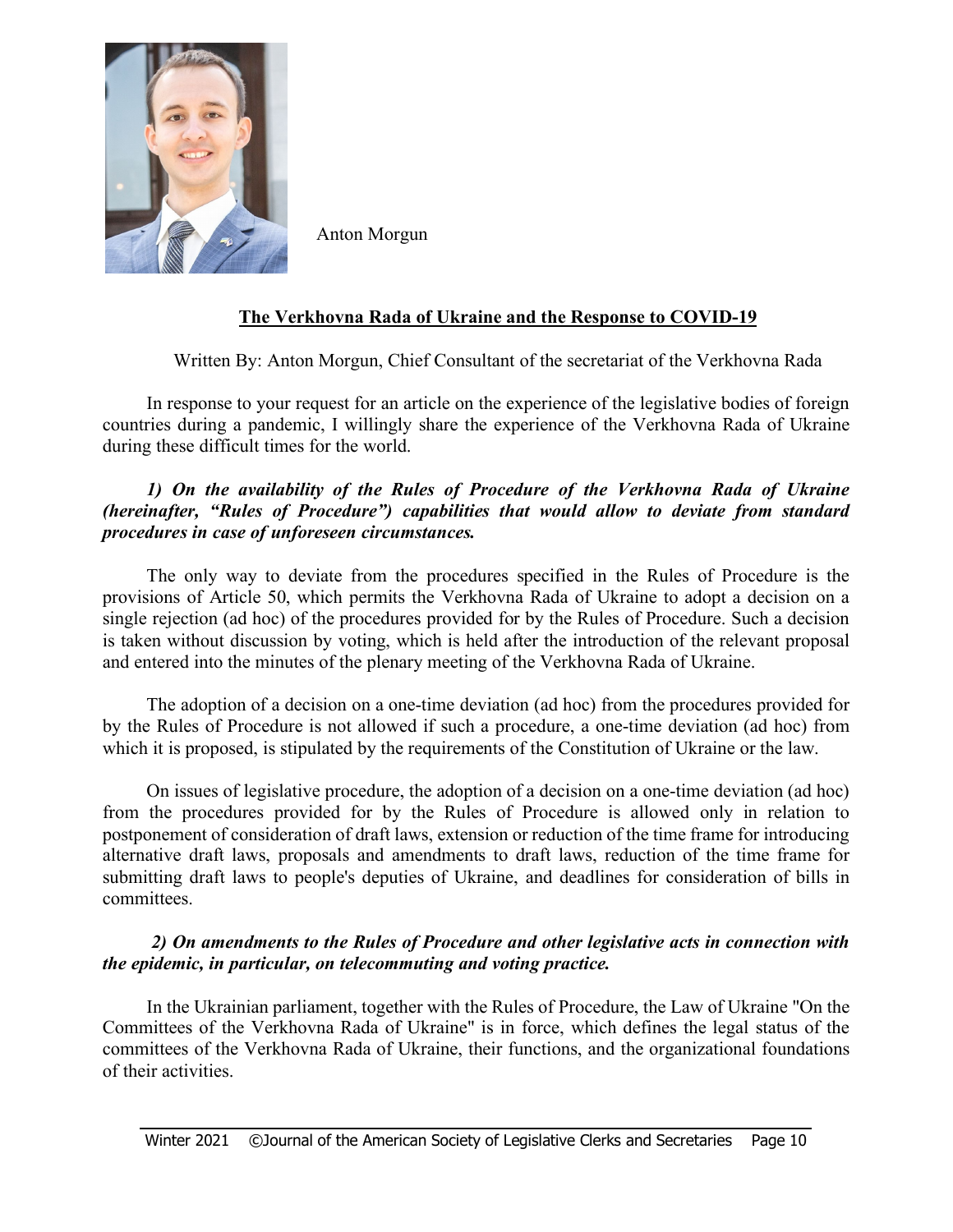Since the beginning of the COVID-19 pandemic and the establishment of quarantine restrictions on the territory of Ukraine, the parliament has amended the said Law of Ukraine in order to provide for the possibility of holding committee meetings via videoconference.

These changes assume the following:

• Committees carry out their work in the form of meetings, which can be held in the mode of videoconference with possible simultaneous broadcast on the official website of the Verkhovna Rada of Ukraine, with the prior consent of the majority of the number of members of the committee approved by the Verkhovna Rada of Ukraine, sent to the chairman of such a committee using a unified automated system document flow and the imposition of a qualified electronic signature. Consent to hold a meeting of the committee via videoconference is provided by each MP of Ukraine separately by sending a personal letter to the chairman of the committee;

• The agenda of the meeting of the committee held by videoconference and the draft acts planned for consideration at such a meeting are sent to the members of the relevant committee by the secretariat of such committee without delay, but no later than twenty-four hours before the start of the meeting, using a unified automated document management system;

• Voting at a committee meeting, conducted by videoconference, is carried out by committee members personally and openly by raising their hands and expressing their position "for", "against" or "abstained";

• Counting of votes during voting at a committee meeting held in videoconference mode is carried out by the secretary of the relevant committee, and if it is impossible to take part in such a meeting by the committee secretary, votes are counted by the chairperson of the meeting or another member of the committee designated by him; and

• Acts of committees and minutes of their meetings held by videoconference are signed with qualified electronic signatures with subsequent paperwork within 10 working days from the date of expiration of this Law.

Separately, it should be noted that the Ukrainian parliament discussed the possibility of holding plenary sessions of the Verkhovna Rada of Ukraine via videoconference. However, a preliminary analysis of these proposals showed that it would contradict the provisions of the Constitution of Ukraine and the Rules of Procedure.

#### *3) Regarding access to houses, structures and office premises of the Verkhovna Rada of Ukraine and the organization of work of employees of the parliament (Apparatus of the Verkhovna Rada of Ukraine) during the first year of the pandemic*.

From the beginning of the pandemic to the start of the vaccination campaign in Apparatus of the Verkhovna Rada of Ukraine (hereinafter, "Apparatus") (duration of about one year), a mixed mode of work was introduced, namely, employees of the Apparatus structural units combined both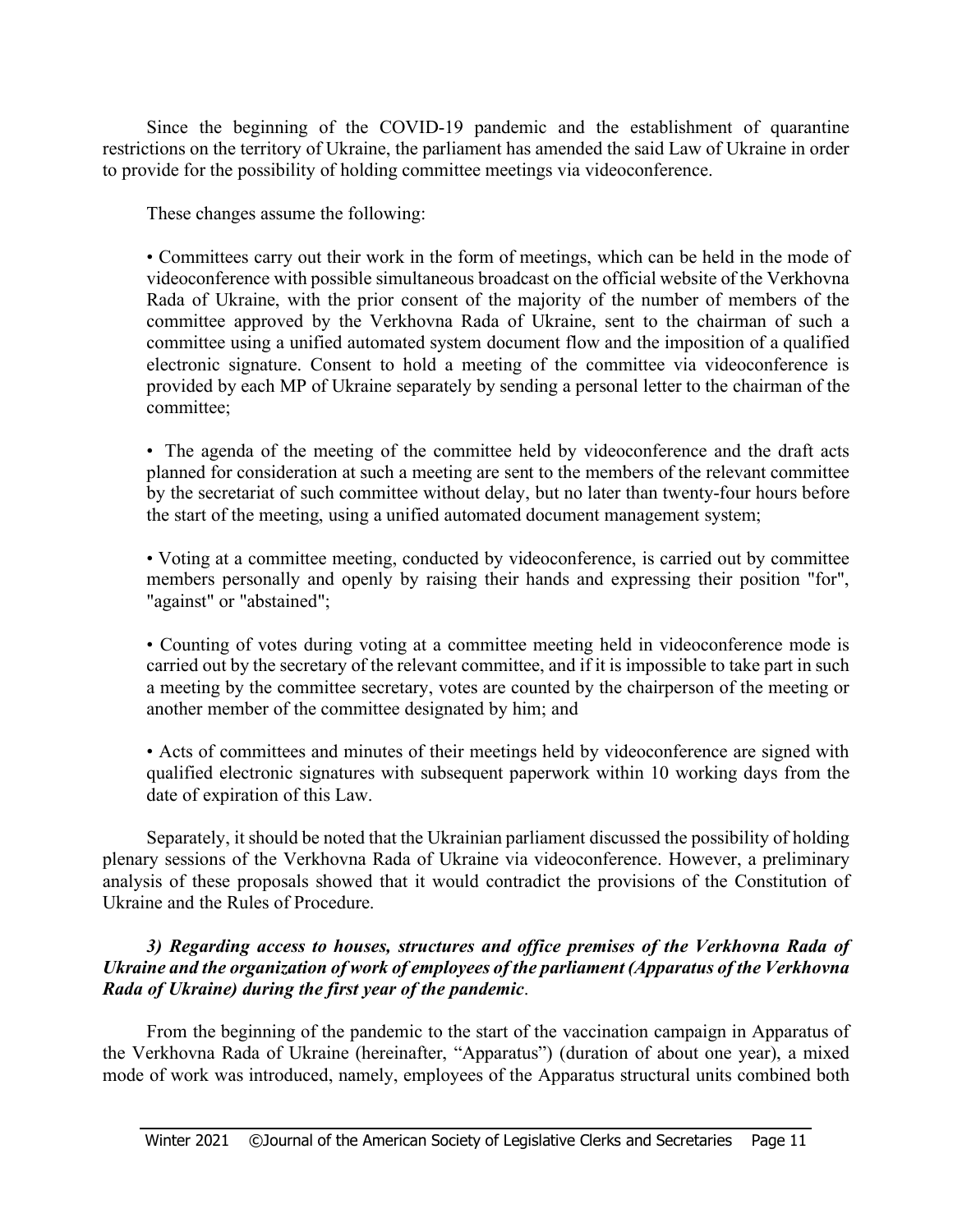remote work and stationary work (two days in the parliamentary premises and three days remotely, from home).

The schedule and duty were determined by the management of each structural unit separately, taking into account the workload and urgency of the issues that are under consideration.

In addition, changes were made to the internal documents of the Verkhovna Rada of Ukraine, which limited access to the premises of the parliament:

• Journalists and mass media (later these restrictions were eased - one journalist and one cameraman from one mass media were allowed access to the premises of the Verkhovna Rada of Ukraine);

• Assistant-consultants of people's deputies of Ukraine - only one assistant-consultant of the people's deputy of Ukraine, working under an employment contract, had the right to access the premises of the parliament;

• All events (excursions, round tables, scientific conferences, trainings, seminars) were canceled or moved online.

### *4) On access to houses, structures and offices of the Verkhovna Rada of Ukraine during the second year of the pandemic.*

Since the beginning of the second year of the pandemic and the start of the vaccination campaign, the Verkhovna Rada of Ukraine adopted a Resolution, which provides that for the period of the quarantine established by the Cabinet of Ministers of Ukraine (COVID-19), the admission of the current convocation of the Verkhovna Rada of Ukraine, People's Deputies of Ukraine of previous convocations of the Verkhovna Rada of Ukraine, employees of the Verkhovna Rada of Ukraine, employees of state enterprises and institutions that support the activities of the Verkhovna Rada of Ukraine, assistant-consultants of People's Deputies of Ukraine, members of the Cabinet of Ministers of Ukraine, representatives of central executive authorities , officials of other government bodies and representatives of local self-government bodies, scientists, experts, practitioners or representatives of the public and others, as well as representatives of the media was allowed if one of the following documents is available:

• A document confirming the receipt of vaccination against COVID-19 with one or more doses of vaccines included by the World Health Organization in the list of permitted for use in emergency situations, issued in accordance with the International Health Regulations (2005) or in accordance with international agreements concluded by Ukraine on mutual recognition of documents on vaccination against COVID-19;

• A foreign COVID certificate confirming vaccination against COVID-19 with one or more doses of vaccines included by the World Health Organization in the list of approved for use in emergency situations;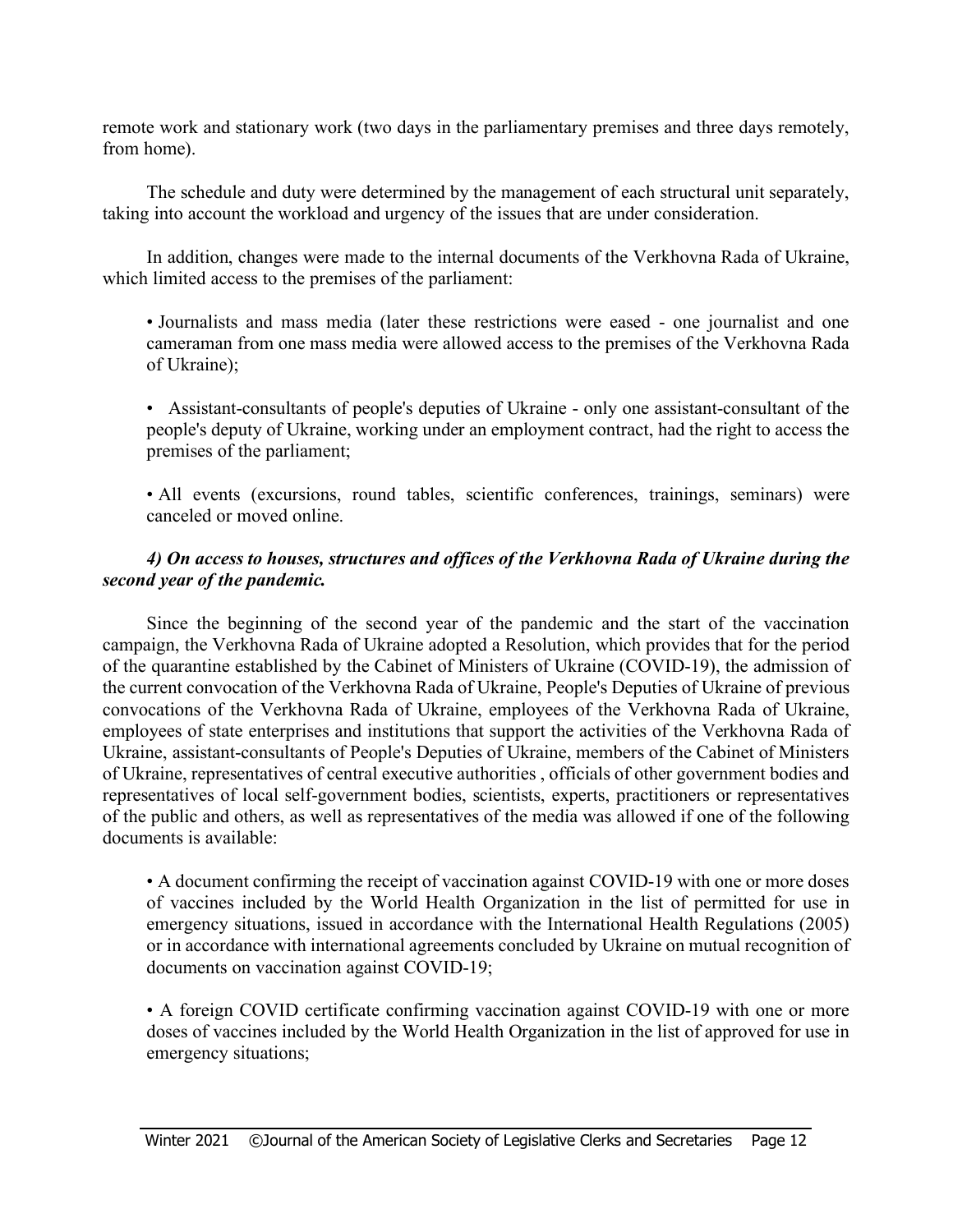• Negative test result for COVID-19 by polymerase chain reaction (PCR test), conducted no more than 72 hours before presentation of the document or rapid test for the determination of the SARS-CoV-2 coronavirus antigen, carried out no more than 48 hours before presentation of the document; or

• Certificates of the person's recovery from COVID-19, if the person was ill no more than 6 months before the presentation of the document.

#### *5) On the limitation of workload and staff.*

There have been no changes in this direction. The number of bills submitted to the Verkhovna Rada of Ukraine has not changed. The impact of the pandemic, in this part, was reflected only in the priority of parliamentary consideration of bills aimed at combating the spread of the acute respiratory disease COVID-19 caused by the SARS-CoV-2 coronavirus.

In summary, the above changes were the response of the Ukrainian parliament to the challenges posed by the spread of COVID-19.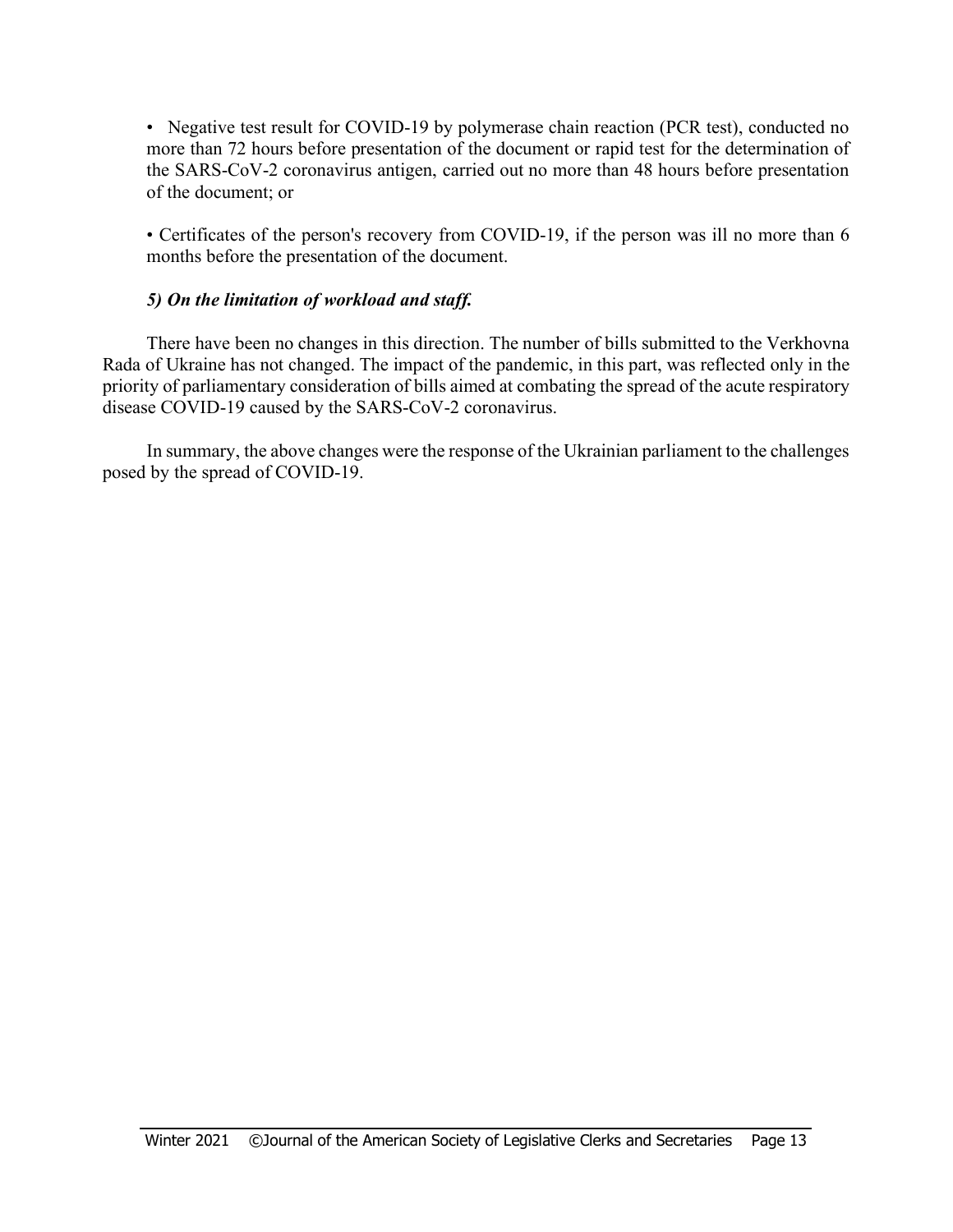#### **PROFESSIONAL JOURNAL INDEX 1995 – 2021**

## **Administration**

| Fall          | 1997 Boulter, David E.  | Strategic Planning and Performance Budgeting: A New<br><b>Approach to Managing Maine State Government</b> |
|---------------|-------------------------|-----------------------------------------------------------------------------------------------------------|
| <b>Spring</b> | 2001 Carey, Patti B.    | Understanding the Four Generations in Today's<br>Workplace                                                |
| Spring        | 2006 Hedrick, JoAnn     | Passage of Bills and Budgets in the United States<br>$System-$<br>A Small State's Perspective             |
| Spring        | 2001 Henderson, Dave    | Personnel Policies in the Legislative Environment                                                         |
| Summer        | 2000 Jones, Janet E.    | RFP: A Mission Not Impossible                                                                             |
| <b>Spring</b> | 1998 Larson, David      | Legislative Oversight of Information Systems                                                              |
| Fall          | 2008 Leete and Maser    | Helping Legislators Legislate                                                                             |
| Fall          | 2015 Perry, Jarad       | <b>Strategic Planning with Term Limits</b>                                                                |
| Fall          | 1995 Rudnicki, Barbara  | Criticism                                                                                                 |
| <b>ASLCS</b>  |                         |                                                                                                           |
| Summer        | 2000 Burdick, Edward A. | A History of ASLCS                                                                                        |
|               |                         |                                                                                                           |

## **Case Studies**

| Fall   | 2009 Arp, Don, Jr.       | "An institutional ability to evaluate our own<br><i>programs</i> ":<br>The Concept of Legislative Oversight and the History of<br>Performance Auditing in Nebraska, 1974-2009 |
|--------|--------------------------|-------------------------------------------------------------------------------------------------------------------------------------------------------------------------------|
| Fall   | 2003 Bailey, Mathew S.   | The Will of the People: Arizona's Legislative Process                                                                                                                         |
| Summer | 2000 Clemens and Schuler | The Ohio Joint Select Committee Process                                                                                                                                       |
| Fall   | 2006 Clemens, Laura      | Ohio Case Regarding Open Meetings and Legislative<br>Committees                                                                                                               |
| Spring | 2010 Colvin, Ashley      | Public-Private Partnerships: Legislative Oversight of<br>Information and Technology                                                                                           |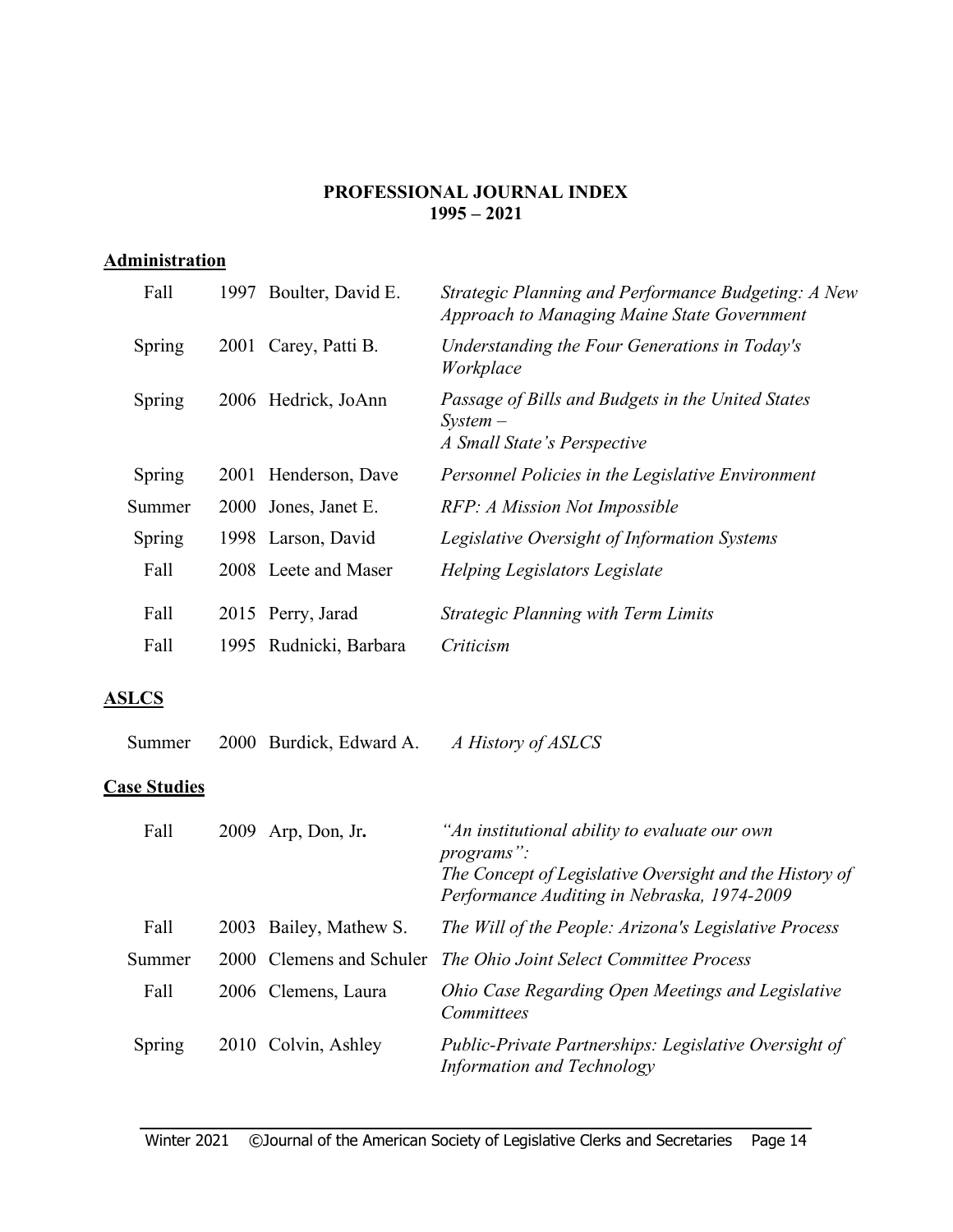| Fall   |      |                            | 2003 Cosgrove, Thomas J. First-Term Speakers in a Divided Government                                                                                                      |
|--------|------|----------------------------|---------------------------------------------------------------------------------------------------------------------------------------------------------------------------|
| Fall   |      | 2005 Garrett, John         | The Balance Between Video Conferencing by the<br>Virginia<br>General Assembly and Requirements of Virginia's<br>Freedom<br>of Information Act                             |
| Fall   | 2020 | Gonzales and<br>Hooshidary | League of Women Voters v. Evers (2019 WI 75)                                                                                                                              |
| Spring | 1996 | Dwyer, John F.             | Iowa Senate's Management of Its Telephone Records Is<br><b>Upheld by State Supreme Court</b>                                                                              |
| Fall   |      | 2003 Gray, LaToya          | Virginia's Judicial Selection Process                                                                                                                                     |
| Fall   | 2015 | Hedges, Jeff               | Impeachment Procedure in the Texas Legislature                                                                                                                            |
| Spring | 2003 | Howe, Jerry                | Judicial Selection: An Important Process                                                                                                                                  |
| Fall   |      | 2002 Jamerson, Bruce F.    | Interpreting the Rules: Speaker's Resignation<br>Challenges                                                                                                               |
| Fall   | 2007 | James, Steven T.           | Government by Consensus-Restrictions on Formal<br><b>Business</b><br>in the Massachusetts Legislature Inspire Innovative<br>Ways<br>to Govern                             |
| Fall   |      | 2003 Morales, Michelle     | I Will Survive: One Bill's Journey Through the Arizona<br>Legislature                                                                                                     |
| Fall   |      | 1995 Phelps, John B.       | Publishing Procedural Rulings in the Florida House of<br>Representatives                                                                                                  |
| Fall   |      | 2006 Phelps, John B.       | Florida Association of Professional Lobbyists, Inc. et.<br>al. v. Division of Legislative Information Services of<br>the Florida<br>Office of Legislative Services et. al |
| Spring |      | 2008 Regan, Patrick        | The True Force of Guidance Documents in Virginia's<br>Administrative Agencies                                                                                             |
| Spring |      |                            | 2009 Rosenberg, David A. <i>Irony, Insanity, and Chaos</i>                                                                                                                |
| Fall   |      | 2019 Sekerak, Tim, et al.  | Recent Developments in the Law of Lawmaking                                                                                                                               |
| Fall   |      | 2016 Smith, Paul C.        | Hütchenspiel: Decorum in the Legislature                                                                                                                                  |
| Fall   |      | 2006 Speer, Alfred W.      | The Establishment Clause & Legislative Session<br>Prayer                                                                                                                  |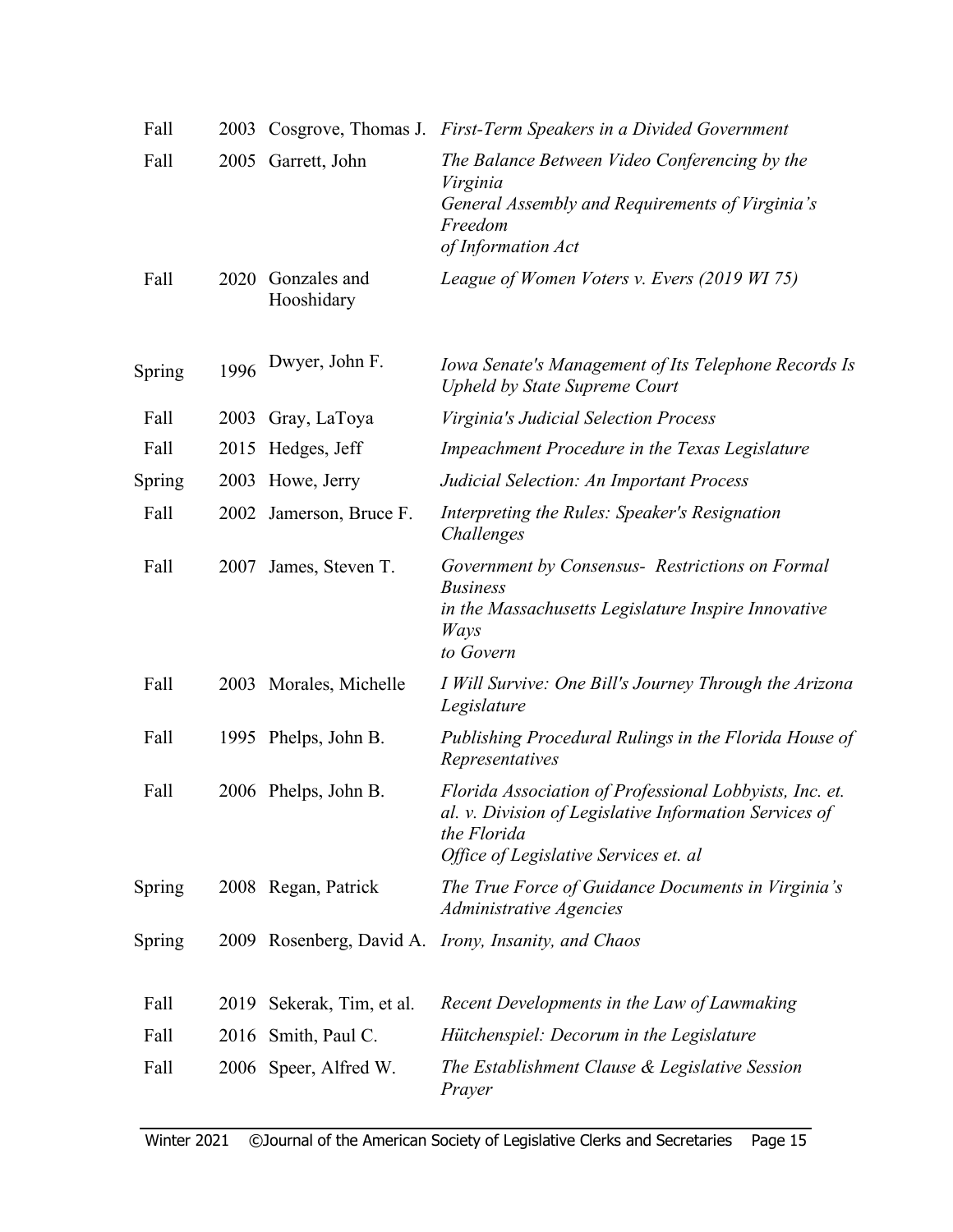| Fall   | 2020 Speer, Alfred W.  | <b>BAD FACTS MAKE BAD LAW</b>                                                                                      |
|--------|------------------------|--------------------------------------------------------------------------------------------------------------------|
| Fall   | 2001 Tedcastle, Tom    | High Noon at the Tallahassee Corral                                                                                |
| Spring | 1998 Todd, Tom         | Nebraska's Unicameral Legislature: A Description and<br>Some Comparisons with Minnesota's Bicameral<br>Legislature |
| Fall   | 2006 Wattson, Peter S. | Judging Qualifications of a Legislator                                                                             |

## **Historic Preservation**

| Fall   | 1995 Mauzy, David B.      | Restoration of the Texas Capitol                                                                                             |
|--------|---------------------------|------------------------------------------------------------------------------------------------------------------------------|
| Fall   | 2016 Trout, Stran et al.  | The Lost Parliamentary Writings of Thomas Jefferson<br>from the Special Collections Library of the University<br>of Virginia |
| Fall   | Wootton, James E.<br>2001 | Preservation and Progress at the Virginia State Capitol                                                                      |
| Spring | Wootton, James E.<br>2008 | Restoring Jefferson's Temple to Democracy                                                                                    |

## **International**

| Fall   | 2018 | Isles, Beverley        | The Career Management Structure for Procedural                                                                                                |
|--------|------|------------------------|-----------------------------------------------------------------------------------------------------------------------------------------------|
|        |      |                        | Clerks at the House of Commons of Canada                                                                                                      |
| Fall   | 2018 | Gonye, Leslie          | Dealing with Members' Expectations                                                                                                            |
| Fall   | 2000 | Grove, Russell D.      | The Role of the Clerk in an Australian State Legislature                                                                                      |
| Fall   |      | 2010 Grove, Russell D. | How Do They Do It?<br>Comparative International Legislative Practices                                                                         |
| Fall   | 2000 | Law, K.S.              | The Role of the Clerk to the Legislative Council of the<br>Hong<br>Kong Special Administrative Region of the People's<br>Republic<br>of China |
| Spring | 2004 |                        | MacMinn, E. George The Westminster System – Does It Work in Canada?                                                                           |
| Winter |      | 2021 Morgun, Anton     | The Verkhovna Rada of Ukraine and the Response to<br>COVID-19                                                                                 |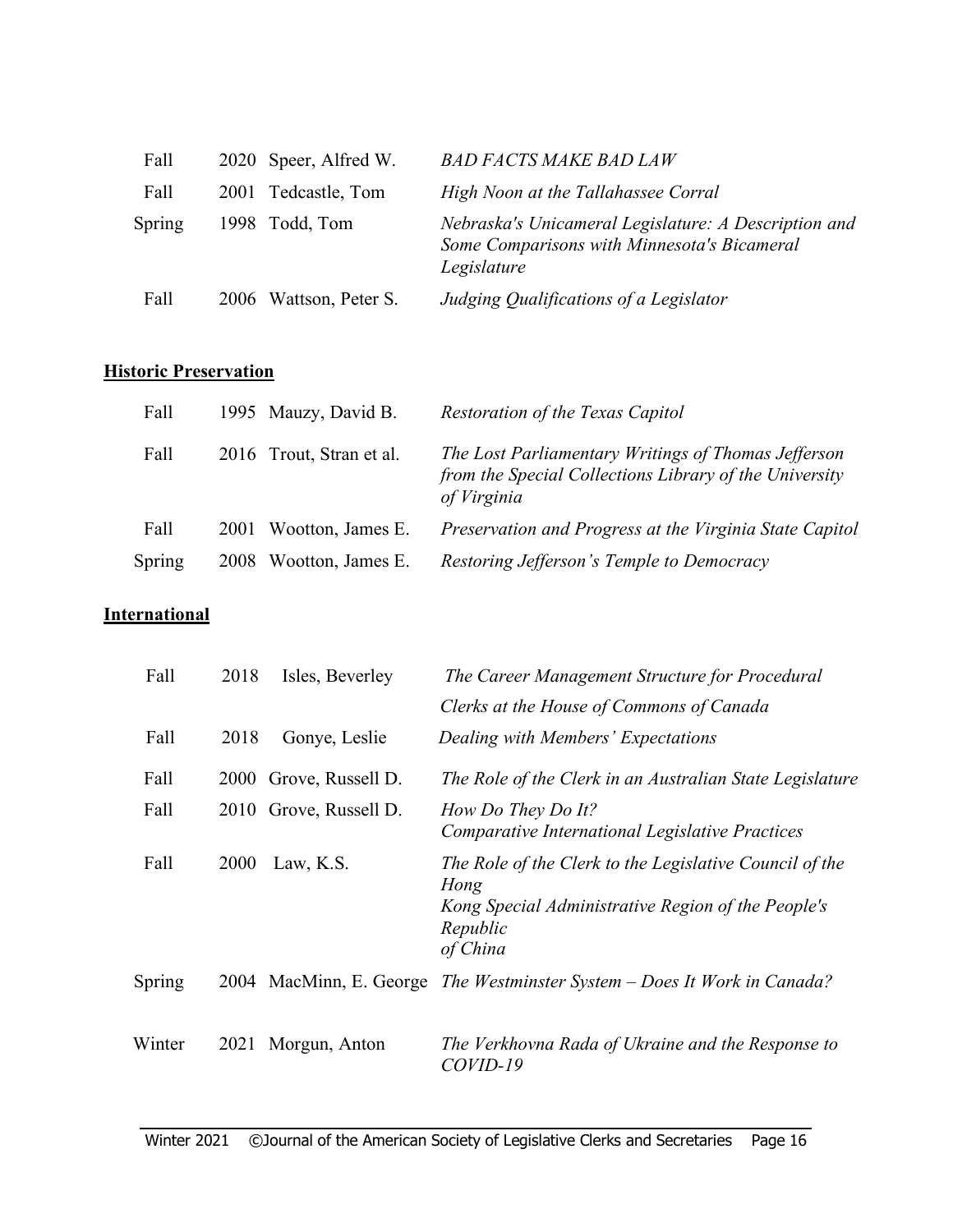| Spring |      | 2006 Phelps, John B.   | A Consultancy in Iraq                                                               |
|--------|------|------------------------|-------------------------------------------------------------------------------------|
| Fall   |      | 2000 Pretorius, Pieter | The Role of the Secretary of a South African Provincial<br>Legislature              |
| Spring |      |                        | 2002 Schneider, Donald J. Emerging Democracies                                      |
| Winter | 2021 | Wolf-Schneider         | Adapting the functioning of the parliament of Berlin<br>to the coronavirus pandemic |

## **Miscellaneous**

| 2000 Arinder, Max K.    | Back to the Future: Final Report on Planning and<br>Designing Legislatures of the Future                                                                                                                        |
|-------------------------|-----------------------------------------------------------------------------------------------------------------------------------------------------------------------------------------------------------------|
| 2013 Crumbliss, D. Adam | The Gergen Proposition: Initiating a Review of State<br>Legislatures to Determine Their Readiness to Lead<br>America in the $21^{st}$ Century                                                                   |
| 2000 Drage, Jennifer    |                                                                                                                                                                                                                 |
|                         | Initiative, Referendum, and Recall: The Process                                                                                                                                                                 |
|                         | <b>Judging Legislatures</b>                                                                                                                                                                                     |
|                         | Tragedy in Richmond                                                                                                                                                                                             |
|                         | Where is the Avant-Garde in Parliamentary<br>Procedure?                                                                                                                                                         |
|                         | A Unicameral Legislature                                                                                                                                                                                        |
|                         | The Evolution of Legislative Institutions: An<br><b>Examination of Recent Developments in State</b><br>Legislatures and NCSL                                                                                    |
|                         | <b>Book Review of</b><br>Democracy's Privileged Few: Legislative Privilege and<br>Democratic Norms in the British and American<br>Constitutions                                                                 |
|                         | A New Perspective on Representative Democracy:<br>What Legislatures Have to Do                                                                                                                                  |
|                         | Democracy as a Decision-Making Process: A<br><b>Historical Perspective</b>                                                                                                                                      |
|                         | Lessons from Abroad                                                                                                                                                                                             |
|                         | 2005 Hodson, Tim<br>2010 Maddrea, Scott<br>2006 Miller, Steve<br>1996 O'Donnell, Patrick J.<br>1998 Pound, William T.<br>2009 Robert, Charles<br>2000 Rosenthal, Alan<br>1995 Snow, Willis P.<br>2014 Ward, Bob |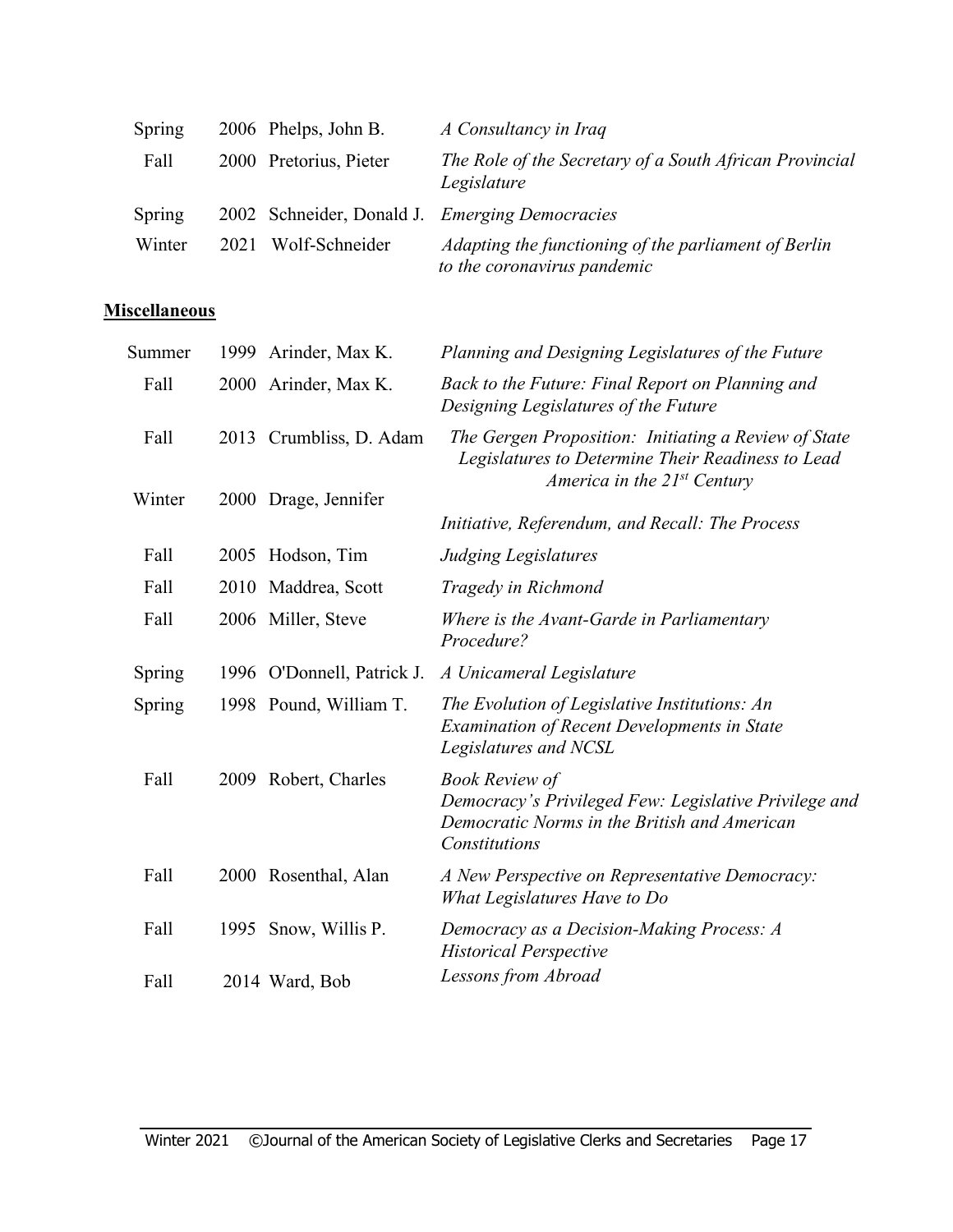# **Process**

| Spring |             | 2010 Austin, Robert J.  | Too Much Work, Not Enough Time: A Virginia Case<br>Study in<br>Improving the Legislative Process           |
|--------|-------------|-------------------------|------------------------------------------------------------------------------------------------------------|
| Fall   |             | 1996 Burdick, Edward A. | Committee of the Whole: What Role Does It Play in<br>Today's<br>State Legislatures?                        |
| Fall   |             | 2017 Champagne, Richard | Organizing the Wisconsin State Assembly: The Role of<br>Memoranda of Understanding                         |
| Spring |             | 2003 Clapper, Thomas    | How State Legislatures Communicate with the Federal<br>Government                                          |
| Spring |             | 2008 Clemens, Laura     | Ohio's Constitutional Showdown                                                                             |
| Fall   |             | 2006 Clift, Claire J.   | Reflections on the Impeachment of a State Officer                                                          |
| Fall   |             | 2008 Clift, Claire J.   | <b>Three Minutes</b>                                                                                       |
| Spring |             | 2004 Dunlap, Matthew    | My Roommate Has a Mohawk and a Spike Collar:<br>Legislative Procedure in the Age of Term Limits            |
| Winter | <b>2000</b> | Edwards, Virginia A.    | A History of Prefiling in Virginia                                                                         |
| Spring | 2002        | Erickson and Barilla    | Legislative Powers to Amend a State Constitution                                                           |
| Spring | 2001        | Erickson and Brown      | Sources of Parliamentary Procedure: A New<br>Precedence                                                    |
| Summer |             | 1999 Erickson, Brenda   | for Legislatures<br>Remote Voting in Legislatures                                                          |
| Fall   |             | 2013 Gehring, Matt      | Amending the State Constitution in Minnesota: An<br>Overview<br>of the Constitutional Process              |
| Fall   |             | 2010 Gieser, Tisha      | Conducting Special Session Outside of the State<br>Capital                                                 |
| Winter |             | 2021 Gruss and Curry    | How the Oregon Legislature Adapted to the COVID-19<br>Pandemic                                             |
| Spring |             | 2004 James, Steven T.   | The Power of the Executive vs. Legislature $-$ Court<br><b>Cases and Parliamentary Procedure</b>           |
| Spring |             | 1997 Jones, Jerry G.    | Legislative Powers and Rules of Procedure: Brinkhaus<br>v. Senate of the State of Louisiana                |
| Spring |             | 1998 King, Betty        | Making Tradition Relevant: A History of the Mason's<br>Manual of Legislative Procedure Revision Commission |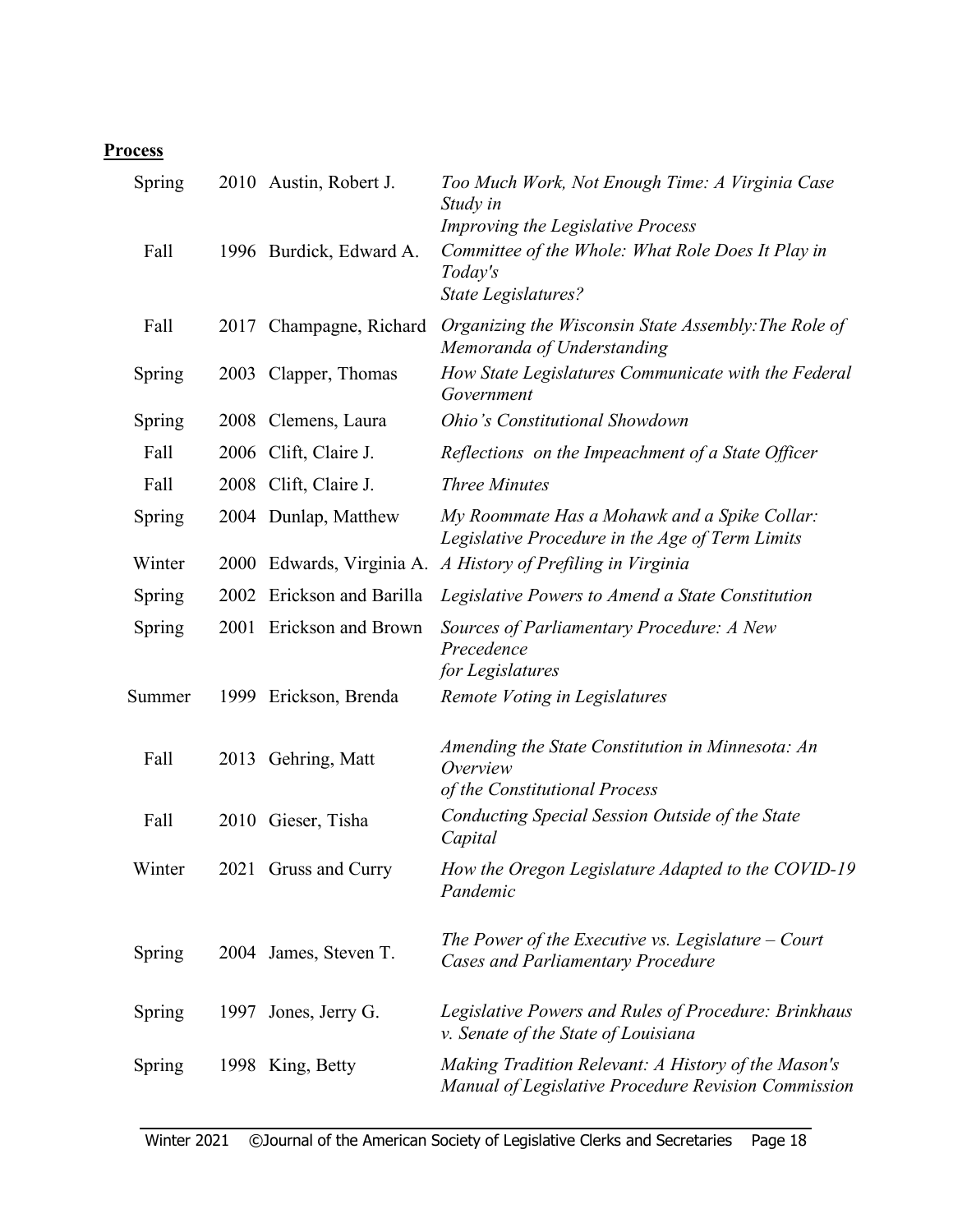| Spring |      | 2010 Kintsel, Joel G.    | Adoption of Procedural Rules by the Oklahoma House<br>of Representatives: An Examination of the Historical<br>Origins and Practical Methodology Associated with the<br>Constitutional Right of American Legislative Bodies to<br><b>Adopt Rules of Legislative Procedure</b> |
|--------|------|--------------------------|------------------------------------------------------------------------------------------------------------------------------------------------------------------------------------------------------------------------------------------------------------------------------|
| Fall   |      | 2002 Maddrea, B. Scott   | Committee Restructuring Brings Positive Changes to<br>the Virginia House                                                                                                                                                                                                     |
| Spring |      | 2009 Marchant, Robert J. | Legislative Rules and Operations: In Support of a<br><b>Principled Legislative Process</b>                                                                                                                                                                                   |
| Fall   |      | 2016 Mason, Paul         | <b>Parliamentary Procedure</b>                                                                                                                                                                                                                                               |
| Fall   |      | 1997 Mayo, Joseph W.     | Rules Reform                                                                                                                                                                                                                                                                 |
| Spring | 2011 |                          | McComlossy, Megan Ethics Commissions: Representing the Public Interest                                                                                                                                                                                                       |
| Winter | 2021 | Miller, Dana             | Working within a Pandemic: Missouri House of<br>Representatives                                                                                                                                                                                                              |
| Fall   | 2014 | Miller, Ryan             | <i>Voice Voting in the Wisconsin Legislature</i>                                                                                                                                                                                                                             |
| Spring |      | 2002 Mina, Eli           | <b>Rules of Order versus Principles</b>                                                                                                                                                                                                                                      |
| Spring |      | 2011 Morgan, Jon C.      | Cloture: Its Inception and Usage in the Alabama<br>Senate                                                                                                                                                                                                                    |
| Fall   |      | 2008 Pidgeon, Norman     | Removal by Address in Massachusetts and the Action<br>of the Legislature on the Petition for the Removal of<br>Mr. Justice Pierce                                                                                                                                            |
| Fall   |      |                          | 2007 Robert and Armitage Perjury, Contempt and Privilege–Oh My! Coercive<br><b>Powers of Parliamentary Committees</b>                                                                                                                                                        |
| Fall   |      | 2017 Silvia, Eric S.     | Legislative Immunity                                                                                                                                                                                                                                                         |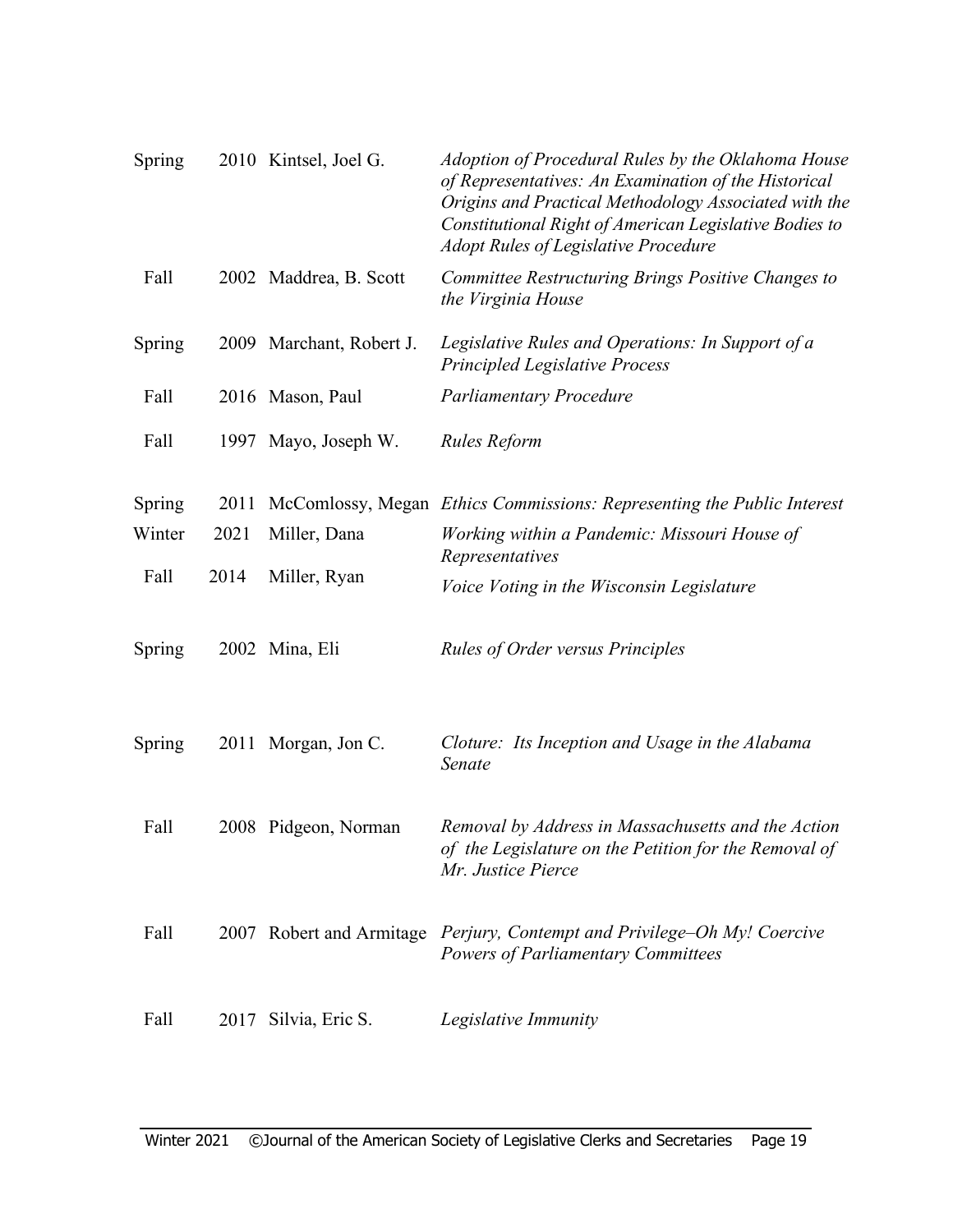| Fall         |      | 2015 Smith, Paul C.     | Wielding the Gavel: The 2014 NH House Speaker's<br>Race                                                        |
|--------------|------|-------------------------|----------------------------------------------------------------------------------------------------------------|
| Spring       | 2003 | Tucker, Harvey J.       | Legislative Logjams Reconsidered                                                                               |
| Fall         |      | 2005 Tucker, Harvey J.  | The Use of Consent Calendars In American State<br>Legislatures                                                 |
| Summer       |      | 2000 Vaive, Robert      | Comparing the Parliamentary System and the<br><b>Congressional System</b>                                      |
| Fall         |      | 2001 Whelan, John T.    | A New Majority Takes Its Turn At Improving the<br>Process                                                      |
| <b>Staff</b> |      |                         |                                                                                                                |
| Spring       |      | 2001 Barish, Larry      | LSMI: A Unique Resource for State Legislatures                                                                 |
| Fall         |      | 2001 Best, Judi         | Legislative Internships: A Partnership with Higher<br>Education                                                |
| Spring       |      | 1996 Brown, Douglas G.  | The Attorney-Client Relationship and Legislative<br>Lawyers: The State Legislature as Organizational<br>Client |
| Fall         |      | 2002 Gallagher and Aro  | Avoiding Employment-Related Liabilities: Ten Tips<br>from the<br><b>Front Lines</b>                            |
| Spring       | 2011 | Galvin, Nicholas        | Life Through the Eyes of a Senate Intern                                                                       |
| Spring       | 2003 | Geiger, Andrew          | Performance Evaluations for Legislative Staff                                                                  |
| Spring       |      | 1997 Gumm, Jay Paul     | Tap Dancing in a Minefield: Legislative Staff and the<br>Press                                                 |
| Fall         |      | 1997 Miller, Stephen R. | Lexicon of Reporting Objectives for Legislative                                                                |
| Fall         |      | 2014 Norelli, Terie     | Oversight                                                                                                      |
|              |      |                         | <b>Building Relationships through NCSL</b>                                                                     |
| Winter       | 2000 | Phelps, John B.         | Legislative Staff: Toward a New Professional Role                                                              |
| Spring       |      | 2004 Phelps, John B.    | Notes on the Early History of the Office of Legislative<br>Clerk                                               |
| Winter       |      | 2000 Swords, Susan      | NCSL's Newest Staff Section: "LINCS"<br><b>Communications Professionals</b>                                    |
| Fall         | 1996 | Turcotte, John          | <b>Effective Legislative Presentations</b>                                                                     |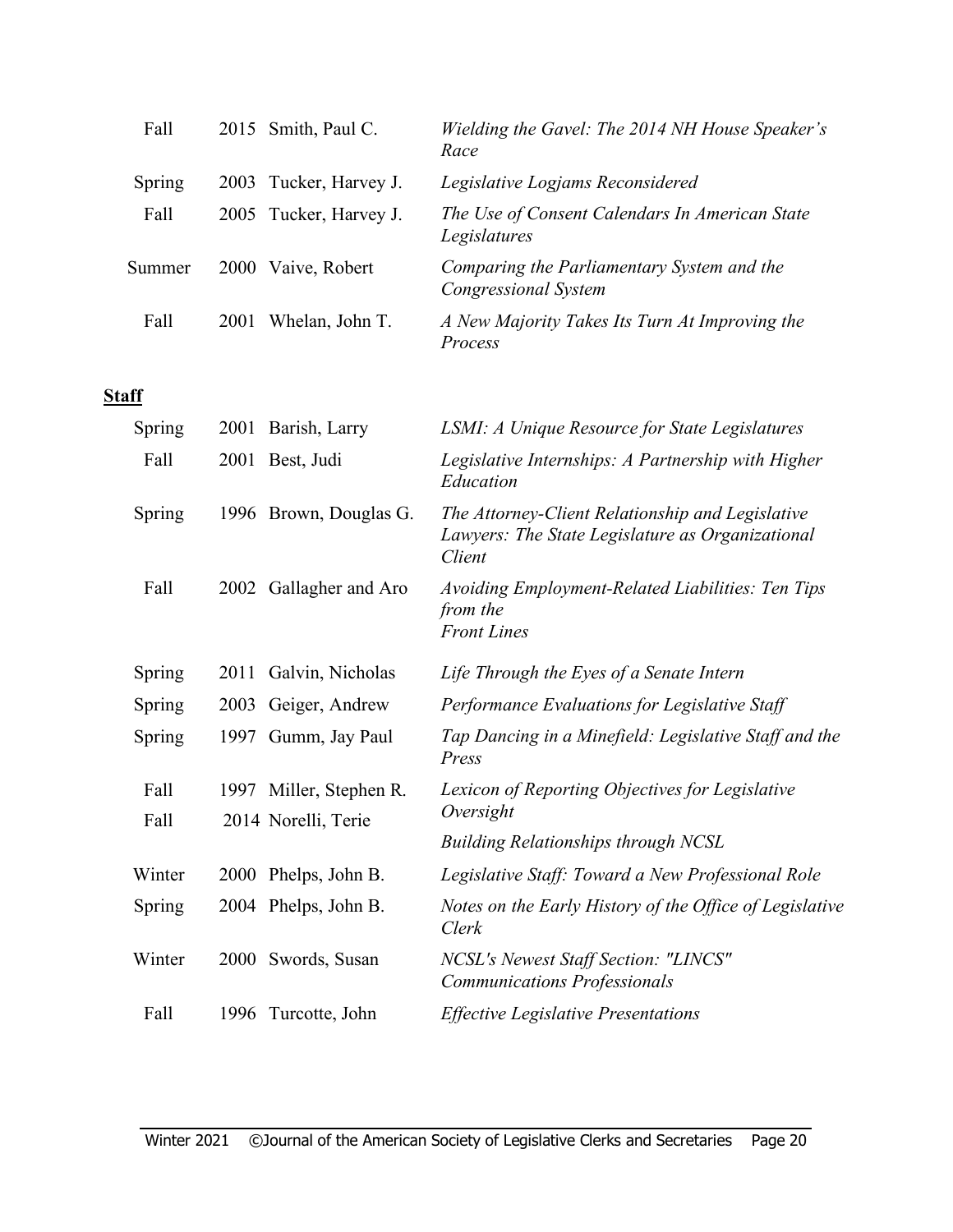| Fall              |      | 2005 VanLandingham,<br>Gary R.  | When the Equilibrium Breaks, the Staffing Will Fall –<br>Effects of Changes in Party Control of State<br>Legislatures and Imposition of Term Limits on<br>Legislative Staffing |
|-------------------|------|---------------------------------|--------------------------------------------------------------------------------------------------------------------------------------------------------------------------------|
| <b>Technology</b> |      |                                 |                                                                                                                                                                                |
| Spring            |      | 1996 Behnk, William E.          | California Assembly Installs Laptops for Floor<br><b>Sessions</b>                                                                                                              |
| Spring            | 1997 | Brown and Ziems                 | Chamber Automation in the Nebraska Legislature                                                                                                                                 |
| Fall              |      | 2020 Carlson, Brittany Y.       | An in-depth look at assistive technologies provided by                                                                                                                         |
|                   |      |                                 | the Washington Legislature for Lt. Governor Cyrus<br>Habib                                                                                                                     |
| Fall              |      | 2008 Coggins, Timothy L.        | Virginia Law: It's Online, But Should You Use It?                                                                                                                              |
| Spring            |      | 2002 Crouch, Sharon             | <b>NCSL Technology Projects Working to Help States</b><br><b>Share Resources</b>                                                                                               |
| Spring            | 1997 | Finch, Jeff                     | <b>Planning for Chamber Automation</b>                                                                                                                                         |
| Summer            | 1999 | Galligan, Mary                  | Computer Technology in the Redistricting Process                                                                                                                               |
| Summer            | 1999 | Hanson, Linda                   | Automating the Wisconsin State Assembly                                                                                                                                        |
| Fall              |      | 1995 Larson, David              | <b>Emerging Technology</b>                                                                                                                                                     |
| Fall              |      | 1996 Pearson, Herman (et<br>al) | Reengineering for Legislative Document Management                                                                                                                              |
| Fall              |      | 1995 Schneider, Donald J.       | Full Automation of the Legislative Process: The<br><b>Printing Issue</b>                                                                                                       |
| Spring            |      | 2006 Steidel, Sharon<br>Crouch  | E-Democracy – How Are Legislatures Doing?                                                                                                                                      |
| Fall              |      | 2007 Sullenger, D. Wes          | Silencing the Blogosphere: A First Amendment<br>Caution to<br>Legislators Considering Using Blogs to Communicate<br>Directly with Constituents                                 |
| Spring            |      | 2009 Taylor, Paul W.            | Real Life. Live. When Government Acts More Like the<br>People<br>It Serves.                                                                                                    |
| Fall              |      | 2009 Taylor and Miri            | The Sweet Path - Your Journey, Your Way:<br>Choices, connections and a guide to the sweet path in<br>government portal modernization.                                          |
| Fall              | 1997 | Tinkle, Carolyn J.              | Chamber Automation Update in the Indiana Senate                                                                                                                                |